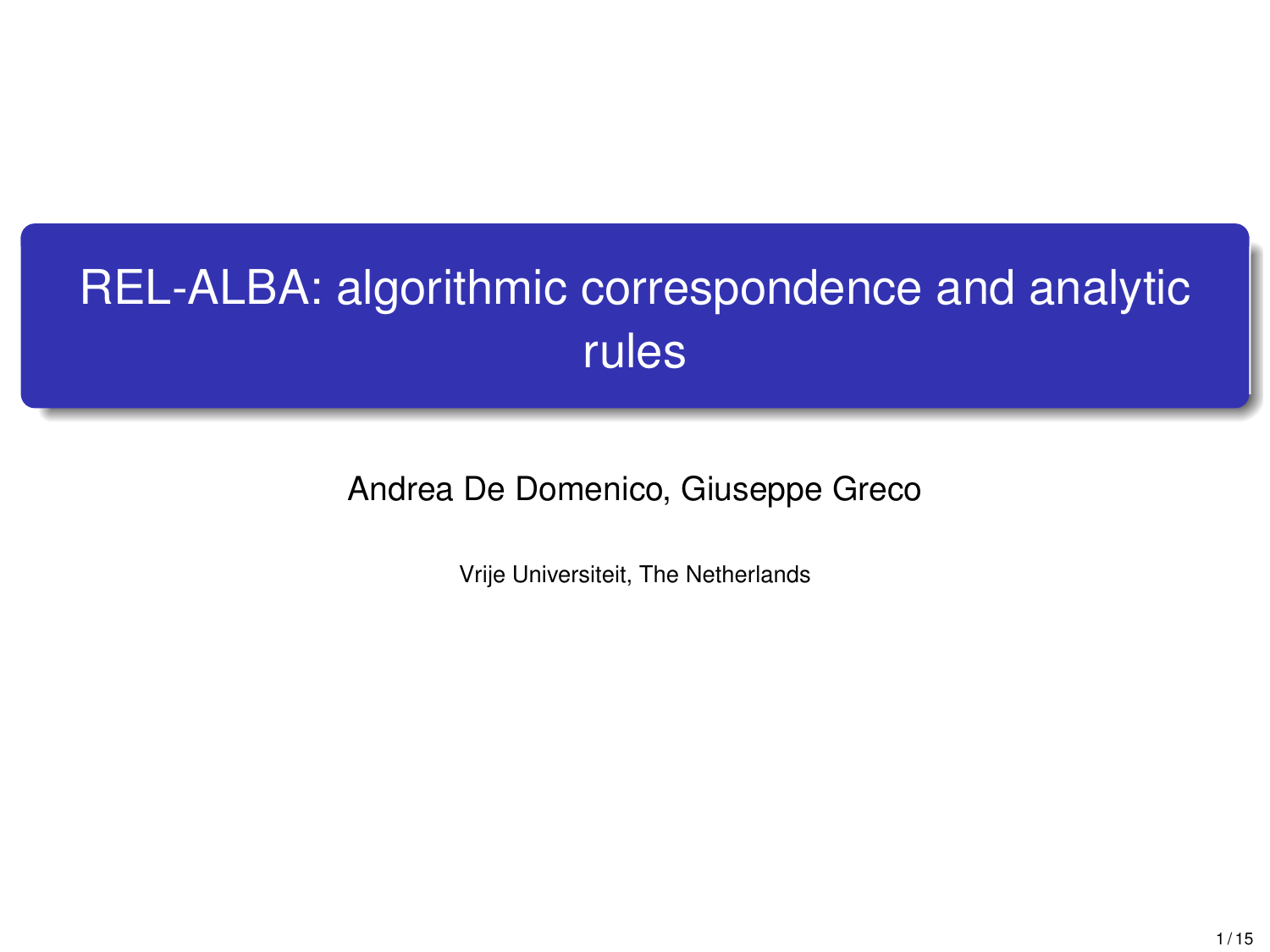## Analytic inductive  $\leftrightarrow$  analytic rules  $\leftrightarrow$  geometric formulas

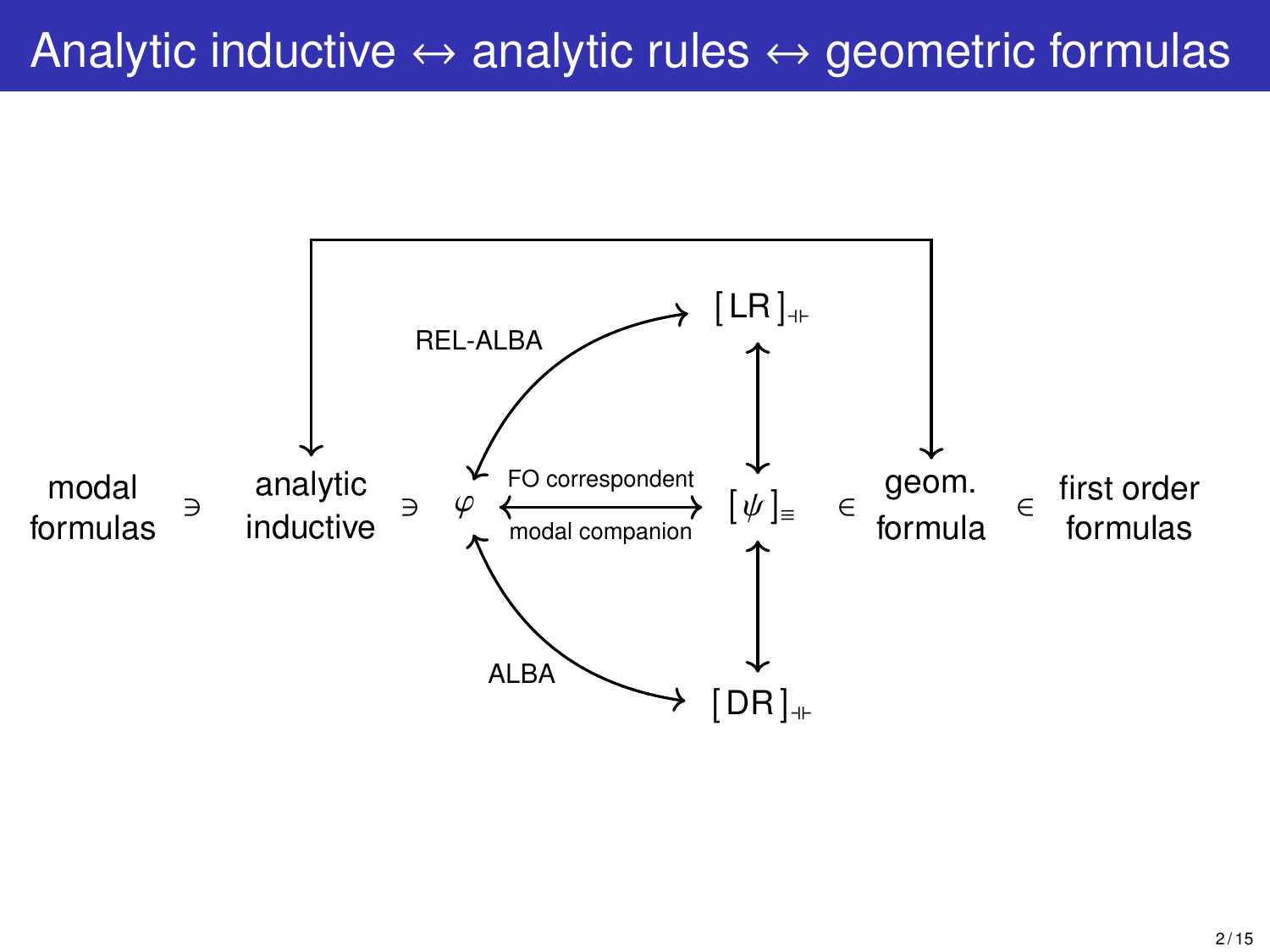#### Definition (**Signed Generation Tree**)

The **signed generation tree** of  $\varphi$  is defined by labelling the root of the syntax tree of  $\varphi$  with + or –, and then propagating the labelling as follows:

- ∨, ∧, ^ or □: assign the same sign to its children.
- $\bullet$  ¬: assign the opposite sign to its child (treat  $s \rightarrow t$  as ¬s  $\vee t$ ).

#### Definition (**Order type**)

An **order type** is a map  $\epsilon$  :  $\{p_1, \ldots, p_n\} \rightarrow \{1, \partial\}$ . An  $\epsilon$ **-critical node** is a leaf node  $+p_i$  with  $\epsilon(p_i) = 1$  or  $-p_i$  with  $\epsilon(p_i) = \partial$ .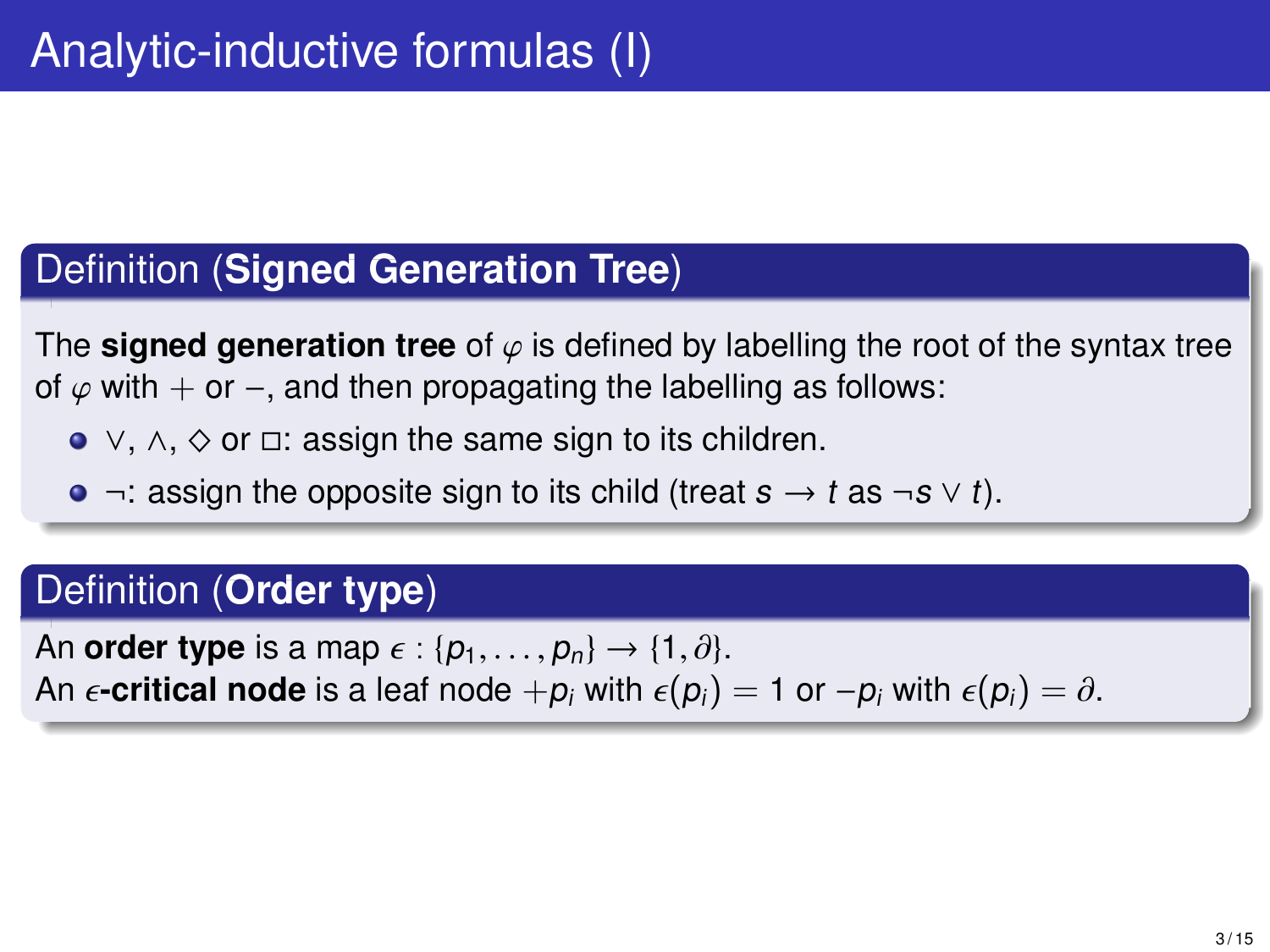#### Definition (**Definite analytic-inductive formula**)

For any order type  $\epsilon$ , and any strict linear order  $\epsilon_0$  on the variables, a formula is analytic  $(\Omega, \epsilon)$ -inductive if:

- $\bullet$  every branch is a concatenation of two paths  $P_1$  and  $P_2$  from leaf to root, such that P<sub>1</sub> consists of **PIA** nodes, i.e.  $\{-\wedge, +\vee, -\Diamond, +\Box, +\rightarrow, \pm\neg\}$ ; and P<sub>2</sub> consists of **skeleton** nodes, i.e.  $\{-\vee, +\wedge, +\Diamond, -\Box, -\rightarrow, \pm-\}$ .
- e each subtree rooted in a binary PIA node contains at most one  $\epsilon$ -critical variable p and all the other variables q in the subtree are such that  $q \leq_{\Omega} p$ .

A formula  $\varphi \to \psi$  is an **analytic-inductive** if  $+\varphi$ ,  $-\psi$  are analytic ( $\Omega$ ,  $\epsilon$ )-inductive for some  $\epsilon, \leq_{\Omega}$ .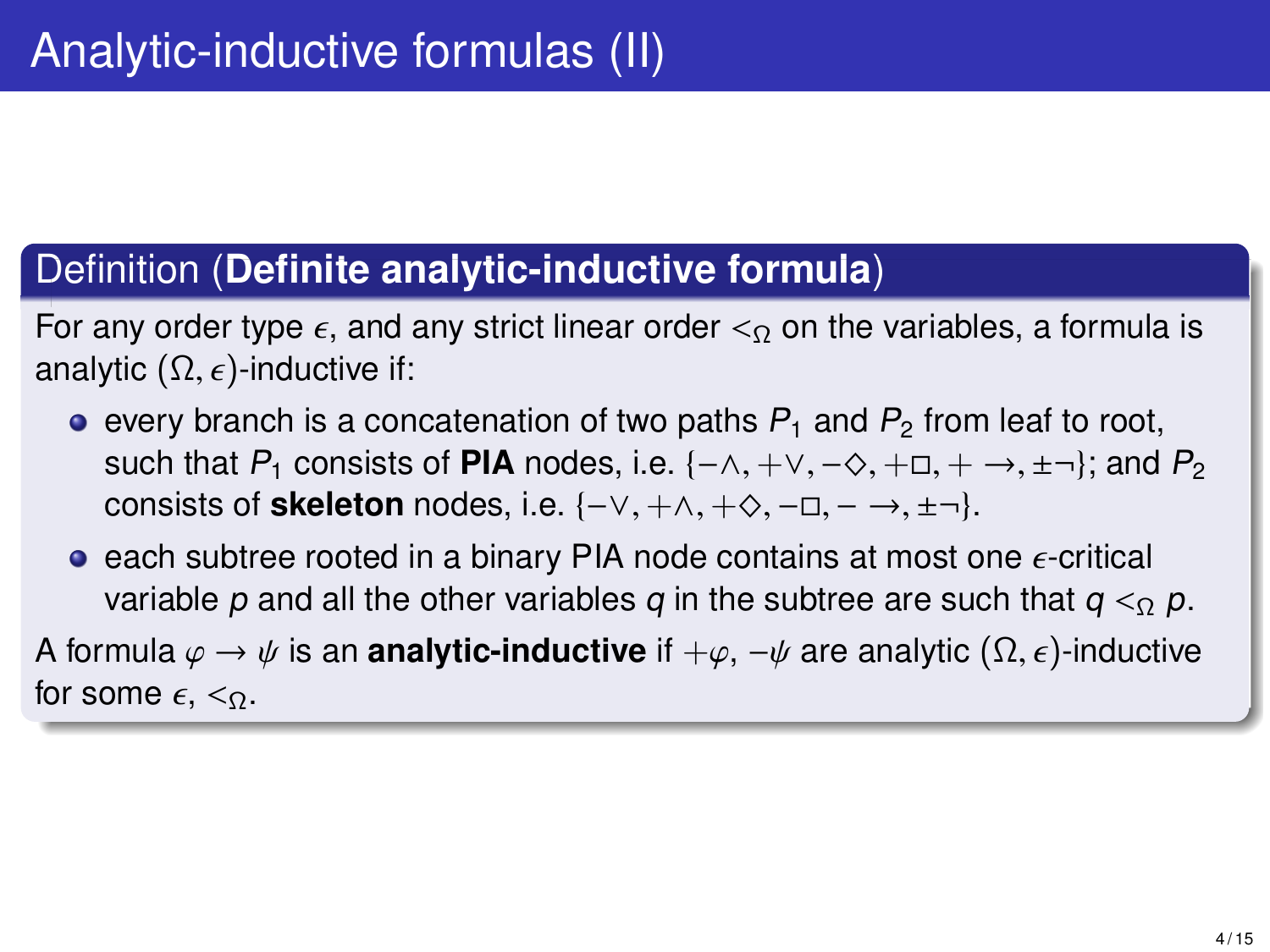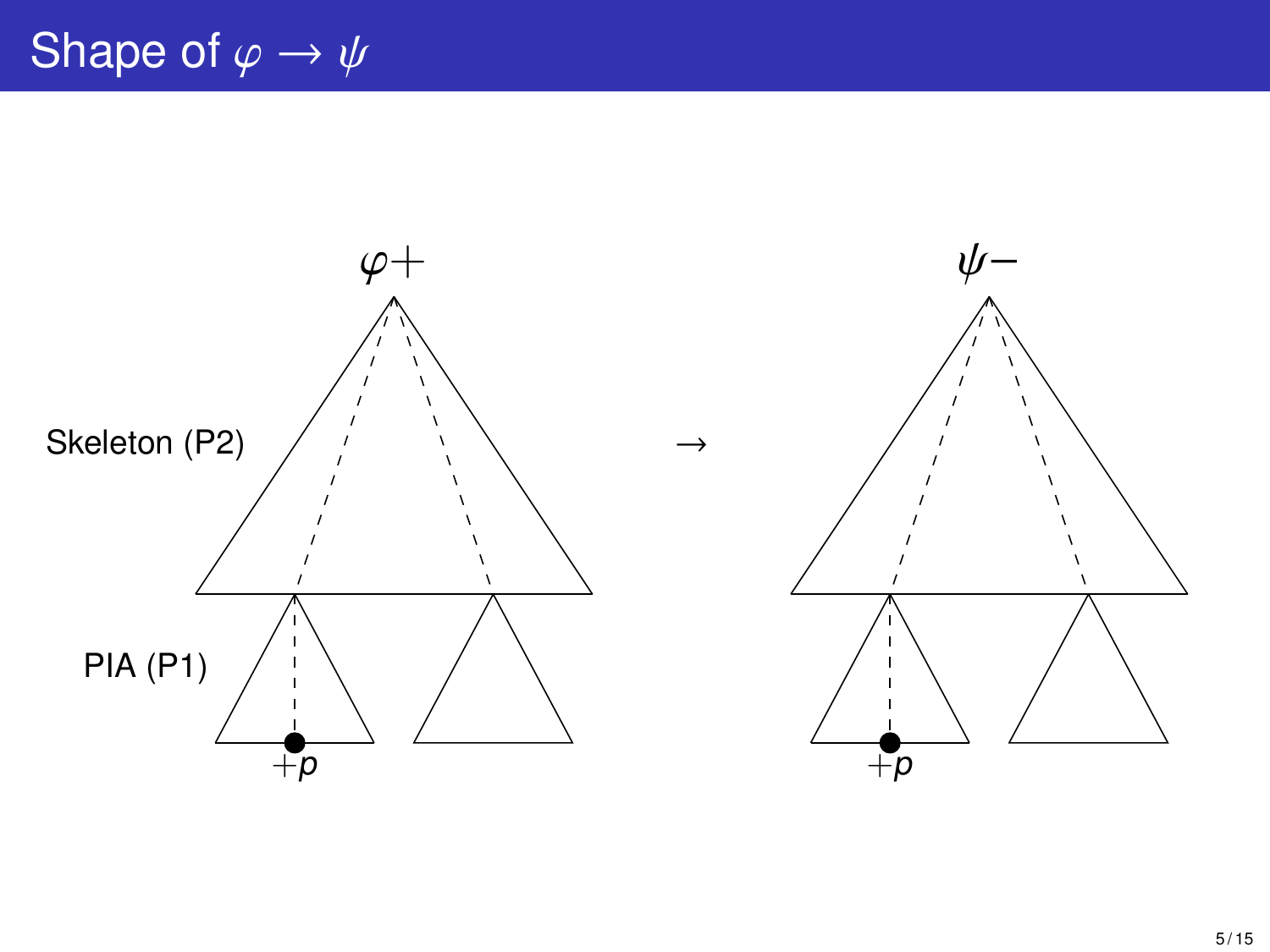## Example: analytic inductive formula

#### $\Diamond \Box(p \lor q) \rightarrow \Box \Diamond p \lor \Box \Diamond q$



with  $\epsilon(p) = \epsilon(q) = \partial$  and  $p <_{\Omega} q$ .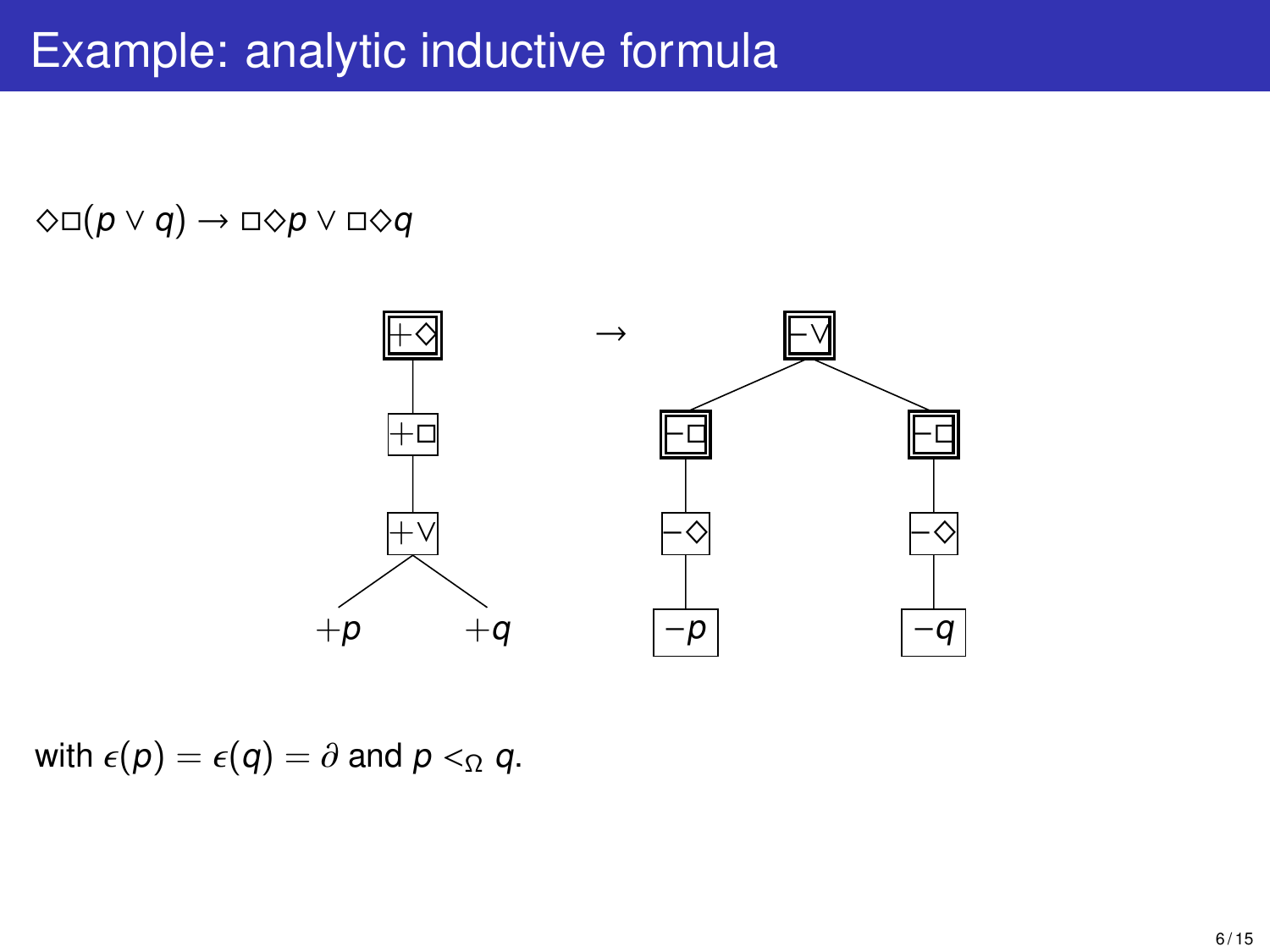## The labelled Gentzen calculus G3K

**Propositional rules**  
\n
$$
\wedge_{L} \frac{\Gamma, x:A, x:B \vdash \Delta}{\Gamma, x:A \wedge B \vdash \Delta} \frac{\Gamma \vdash x:A, \Delta \quad \Gamma \vdash x:B, \Delta}{\Gamma \vdash x:A \wedge B, \Delta} \wedge_{R}
$$
\n
$$
\vee_{L} \frac{\Gamma, x:A \vdash \Delta \quad \Gamma, x:B \vdash \Delta}{\Gamma, x:A \vee B \vdash \Delta} \frac{\Gamma \vdash x:A, x:B, \Delta}{\Gamma \vdash x:A \vee B, \Delta} \vee_{R}
$$
\n
$$
\rightarrow_{L} \frac{\Gamma \vdash x:A, \Delta \quad \Gamma, x:B \vdash \Delta}{\Gamma, x:A \rightarrow B \vdash \Delta} \frac{\Gamma, x:A \vdash x:B, \Delta}{\Gamma \vdash x:A \rightarrow B, \Delta} \rightarrow_{R}
$$
\n**Modal rules**  
\n
$$
\Box_{L} \frac{xRy; \Gamma, x:A \vdash \Delta}{xRy; \Gamma, x:A \vdash \Delta} \frac{xRy; \Gamma \vdash y:A, \Delta}{\Gamma \vdash x:A, \Delta} \Box_{R}
$$
\n
$$
\Diamond_{L} \frac{xRy; \Gamma, y:A \vdash \Delta}{\Gamma, x:A \vdash \Delta} \frac{xRy; \Gamma \vdash y:A, x:A, \Delta}{xRy; \Gamma \vdash x:A, \Delta} \Diamond_{R}
$$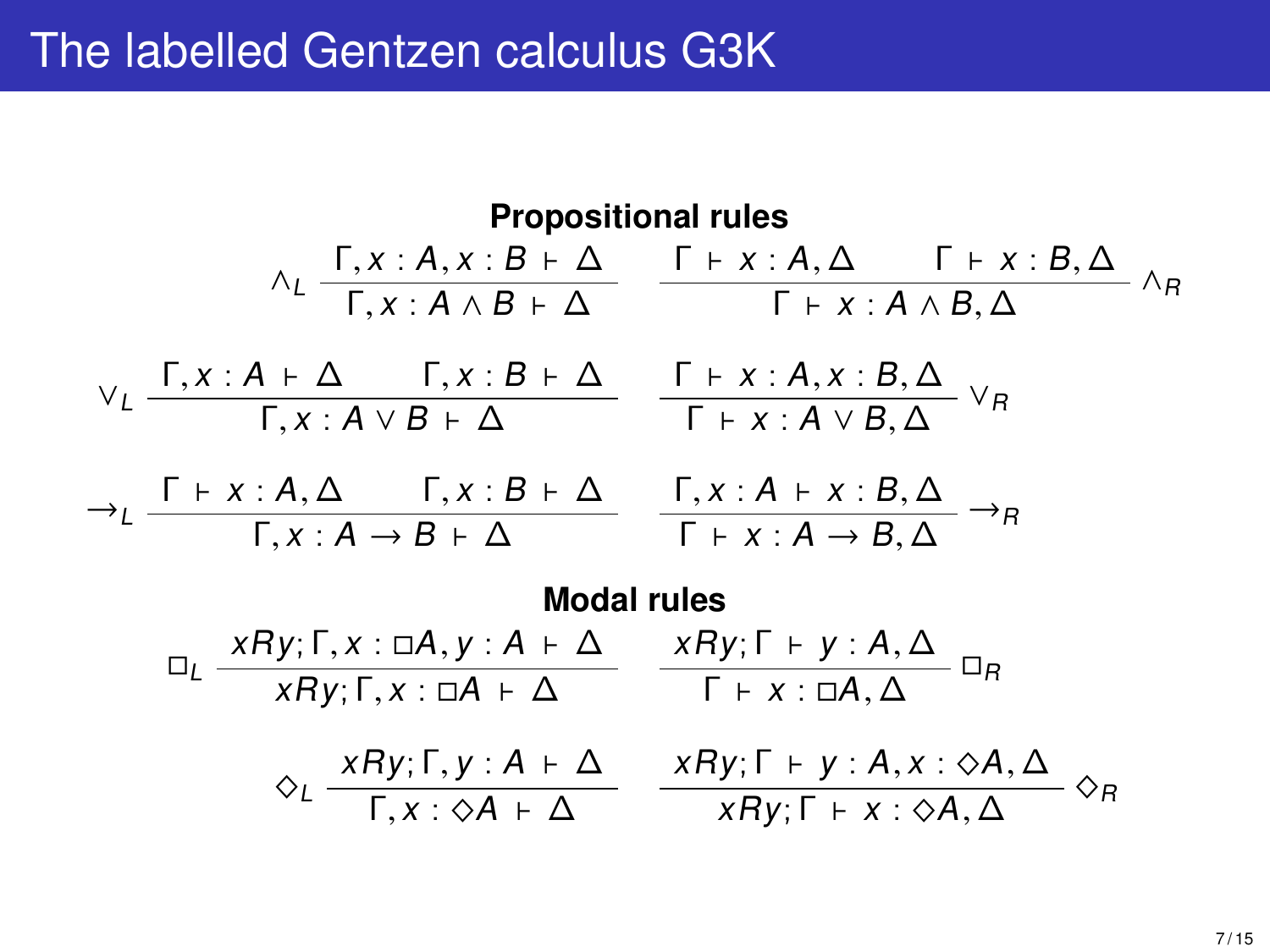## Example: derivation in G3K

$$
\frac{Id_{y:B}}{\rightarrow_L} \frac{\overline{xRy; y:B + y:B}}{\frac{XRy; y:A \rightarrow B, y:A + y:A}{\overline{xRy; y:A + y:B}}} \frac{Id_{y:A}}{\rightarrow_L} \frac{Id_{y:A}}{\overline{xRy; y:A \rightarrow B, x:B \rightarrow B}} \frac{Id_{y:A}}{\overline{xRy; x:B \rightarrow B, x:B \rightarrow B}} \frac{Id_{y:A}}{\overline{xBy; x:B \rightarrow A \rightarrow B, x:B \rightarrow B}} \frac{Id_{y:A}}{\overline{x:B(A \rightarrow B), x:B \rightarrow B}} \frac{Id_{y:A}}{\rightarrow_B} \frac{Id_{y:A}}{\rightarrow_B} \frac{Id_{y:A}}{\rightarrow_B} \frac{Id_{y:A}}{\rightarrow_B} \frac{Id_{y:A}}{\rightarrow_B} \frac{Id_{y:A}}{\rightarrow_B} \frac{Id_{y:A}}{\rightarrow_B} \frac{Id_{y:A}}{\rightarrow_B} \frac{Id_{y:A}}{\rightarrow_B} \frac{Id_{y:A}}{\rightarrow_B} \frac{Id_{y:A}}{\rightarrow_B} \frac{Id_{y:A}}{\rightarrow_B} \frac{Id_{y:A}}{\rightarrow_B} \frac{Id_{y:A}}{\rightarrow_B} \frac{Id_{y:A}}{\rightarrow_B} \frac{Id_{y:A}}{\rightarrow_B} \frac{Id_{y:A}}{\rightarrow_B} \frac{Id_{y:A}}{\rightarrow_B} \frac{Id_{y:A}}{\rightarrow_B} \frac{Id_{y:A}}{\rightarrow_B} \frac{Id_{y:A}}{\rightarrow_B} \frac{Id_{y:A}}{\rightarrow_B} \frac{Id_{y:A}}{\rightarrow_B} \frac{Id_{y:A}}{\rightarrow_B} \frac{Id_{y:A}}{\rightarrow_B} \frac{Id_{y:A}}{\rightarrow_B} \frac{Id_{y:A}}{\rightarrow_B} \frac{Id_{y:A}}{\rightarrow_B} \frac{Id_{y:A}}{\rightarrow_B} \frac{Id_{y:A}}{\rightarrow_B} \frac{Id_{y:A}}{\rightarrow_B} \frac{Id_{y:A}}{\rightarrow_B} \frac{Id_{y:A}}{\rightarrow_B} \frac{Id_{y:A}}{\rightarrow_B} \frac{Id_{y:A}}{\rightarrow_B} \frac{Id_{y:A}}{\rightarrow_B} \frac{Id_{y:A}}{\rightarrow_B} \frac{Id_{y:A}}{\rightarrow_B} \frac{Id_{y:A}}{\rightarrow_B} \frac{Id_{y:A}}{\rightarrow_B} \frac{Id_{y:A}}{\rightarrow_B} \frac{Id_{y:A}}{\rightarrow_B} \frac{Id_{y:A}}{\rightarrow_B} \frac{Id_{y:A}}{\rightarrow_B} \frac{Id_{y:A}}{\rightarrow_B} \frac{Id_{y:A}}{\rightarrow_B} \frac{Id_{y:A}}{\rightarrow_B} \frac{Id_{y:A}}{\rightarrow_B} \frac{Id
$$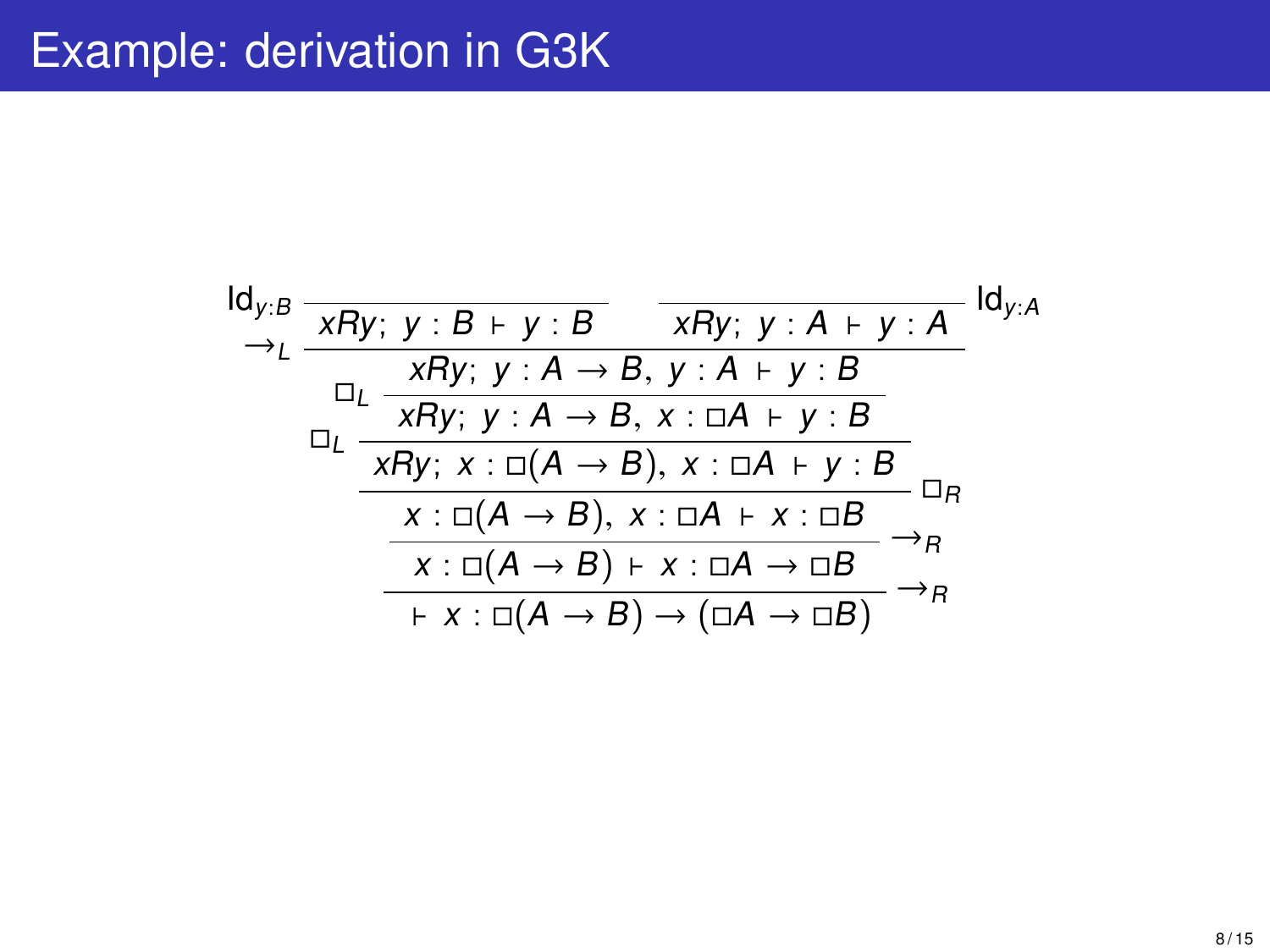- Given a modal formula  $\varphi$ , we want to find a rule R such that G3K + R captures the logic  $K + \varphi$ .
- R should be an **analytic** rule.

$$
P_1 \& \dots \& P_m \rightarrow \exists y_{1_1}...y_{1_k} M_1 \vee \dots \vee \exists y_{n_1}...y_{n_k} M_n
$$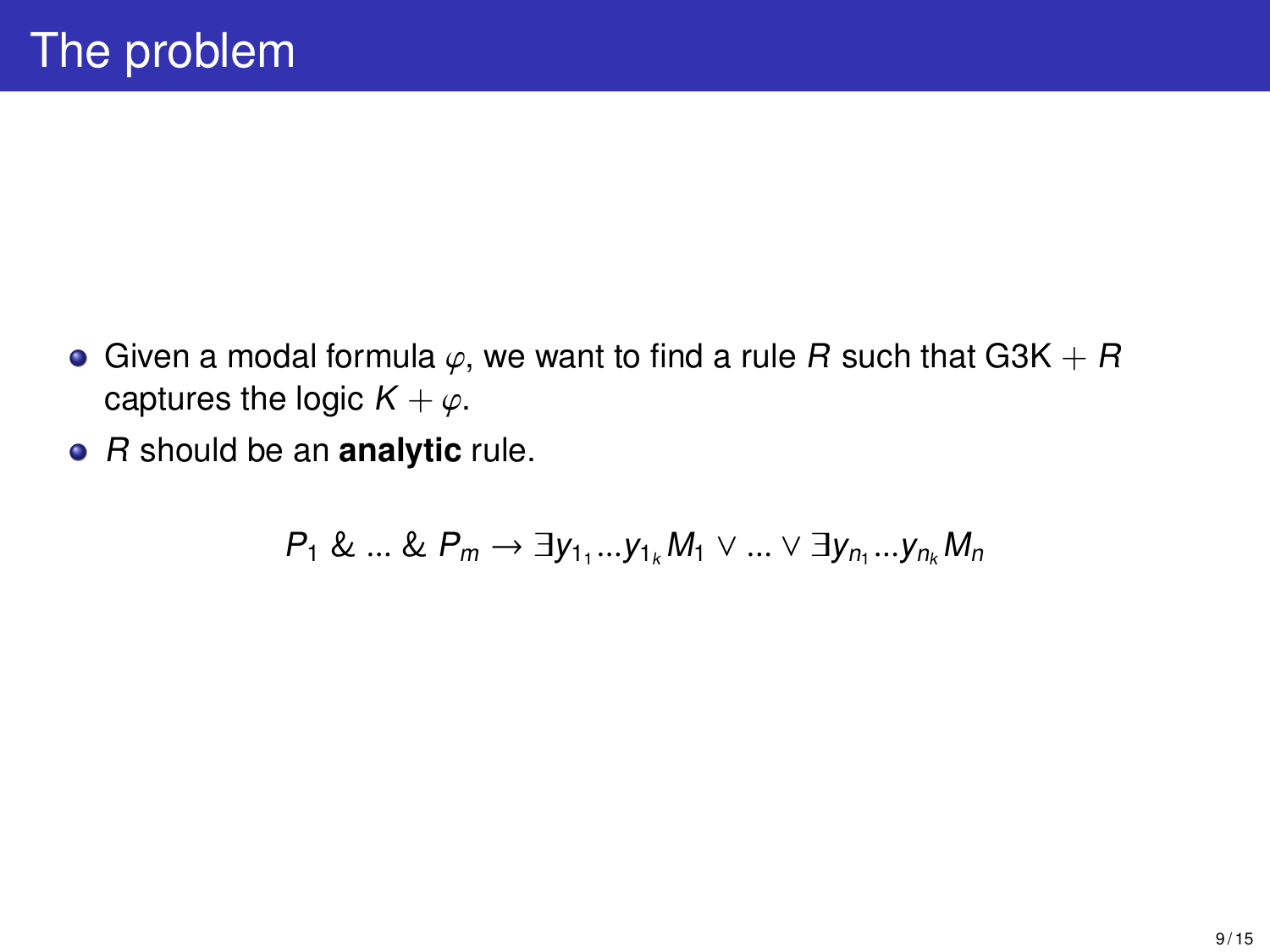- Let φ be not derivable in G3K. What is the **minimal** set of assumptions <sup>Γ</sup> that makes  $\Gamma \vdash \varphi$  derivable? The obvious choice is  $\Gamma = \varphi$ .
- We derive  $x : \varphi \vdash x : \varphi$  and eliminate the additional assumptions cutting on the atoms in Γ, preserving the relational information.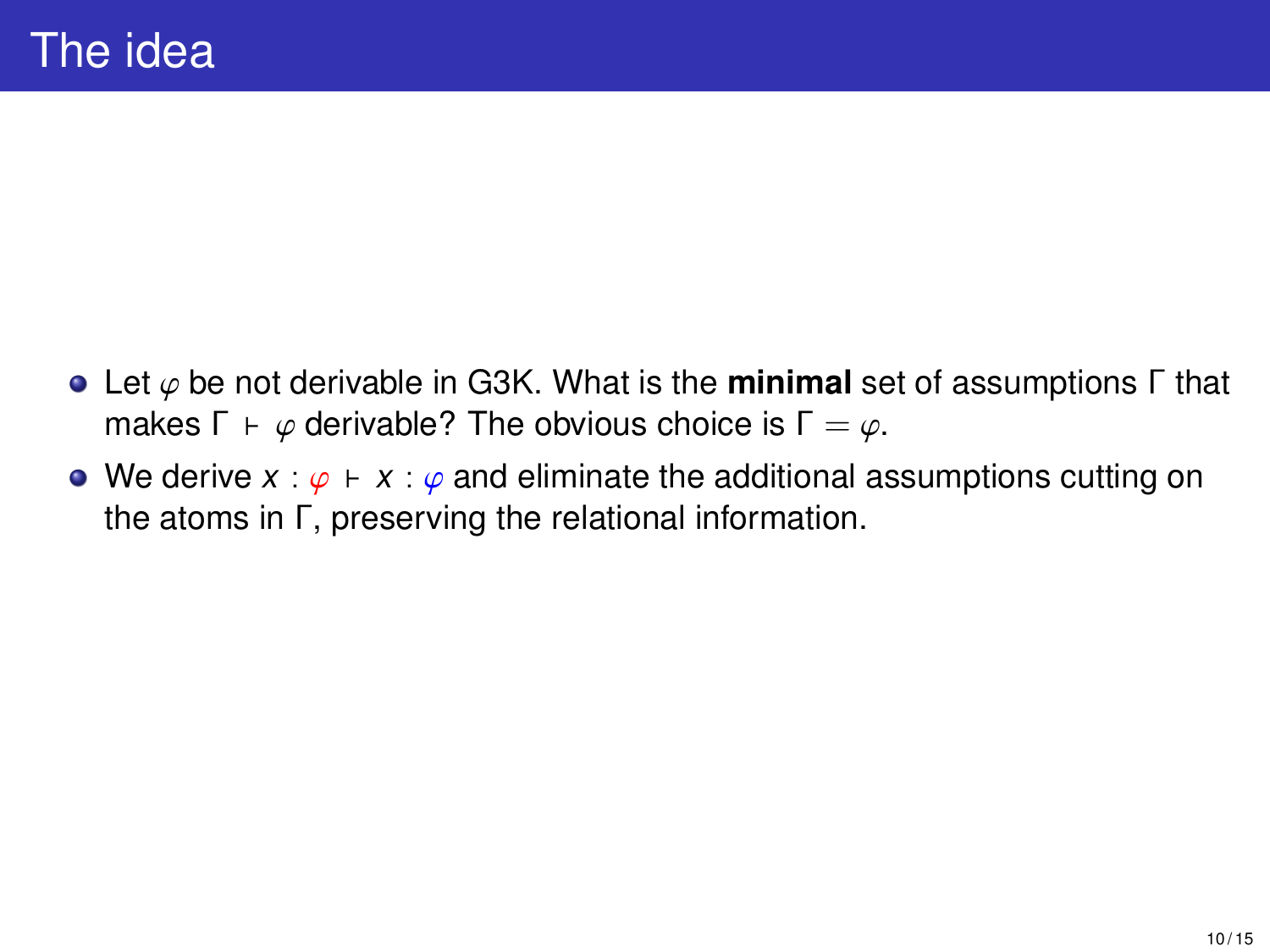**Step I.** Given the modal formula  $\varphi$ , construct a cut-free  $\pi_{\varphi}$  proof of the sequent  $x : \varphi \vdash x : \varphi$  and propagate the colours to formulas following the rules.

|                                                                                                         | [7.1] $xRy, yRt; t:A + t:A$                                                                                                                                                                      | $\mathsf{Id}_{w:A}$ |  | [7.2] $xRz, zRw; w: A + w: A$                          | $\mathsf{Id}_{w:A}$ |
|---------------------------------------------------------------------------------------------------------|--------------------------------------------------------------------------------------------------------------------------------------------------------------------------------------------------|---------------------|--|--------------------------------------------------------|---------------------|
|                                                                                                         | $\frac{[6.1] \; xRy, yRt; y : \Box A + t : A}{[5.1] \; xRy; y : \Box A + y : \Box A}$<br>$\frac{[4.1] \; xRy; y : \Box A + x : \Diamond \Box A}{[4.1] \; xRy; y : \Box A + x : \Diamond \Box A}$ |                     |  | [6.2] $xRz, zRw$ ; $w : A \vdash z : \diamond A$       |                     |
|                                                                                                         |                                                                                                                                                                                                  |                     |  | [5.2] $xRz; z : \Diamond A + z : \Diamond A$           |                     |
|                                                                                                         |                                                                                                                                                                                                  |                     |  | $[4.2]$ xRz; $x : \square \Diamond A + z : \Diamond A$ |                     |
|                                                                                                         | $[3.1]$ $x : \overline{\Diamond \Box A + x : \Diamond \Box A}$                                                                                                                                   |                     |  | $[3.2]$ x : $\Box \Diamond A$ + x : $\Box \Diamond A$  |                     |
|                                                                                                         | $[2]$ $x : \Diamond \Box A, x : \Diamond \Box A \rightarrow \Box \Diamond A + x : \Box \Diamond A$                                                                                               |                     |  |                                                        |                     |
| $[1] x : \Diamond \Box A \rightarrow \Box \Diamond A + x : \Diamond \Box A \rightarrow \Box \Diamond A$ |                                                                                                                                                                                                  |                     |  |                                                        |                     |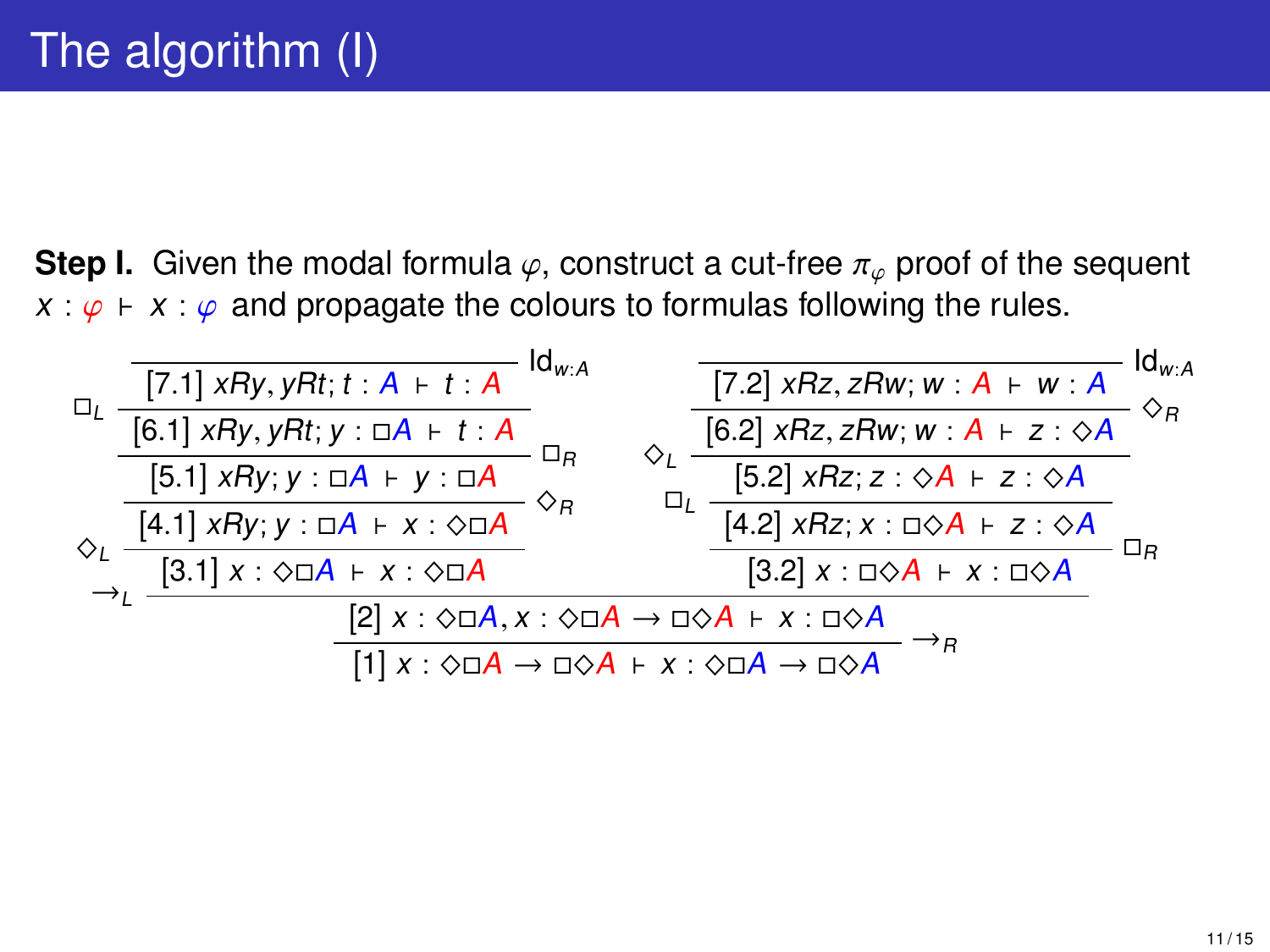**Step II.** Consider the leaves of  $\pi_{\varnothing}$  and perform all possible cuts on atomic red formulas. Collect all the conclusions and use them as leaves in a forward-chaining proof search with goal  $\;\vdash x:\varphi.$  Collect all the attempts  $\pi^i_\varphi.$ 

 $[7.1]$  xRy, yRt;  $t : A + t : A$  [7.2] xRz, zRw; w :  $A + w : A$  $\overline{X}$ <br> $X$ Ry, vRt, xRz, zRw, t = w; t : A ⊢ w : A  $R_y, yRt, xRz, zRw, t = w; t : A + w : A$ <br>□L  $\frac{xRy, yRt, xRz, zRw, t = w; t : A + z : ∞A}{xRy, yRt, xRz, zRw, t = w; y : ∎A + z : ∘A}$ 

φ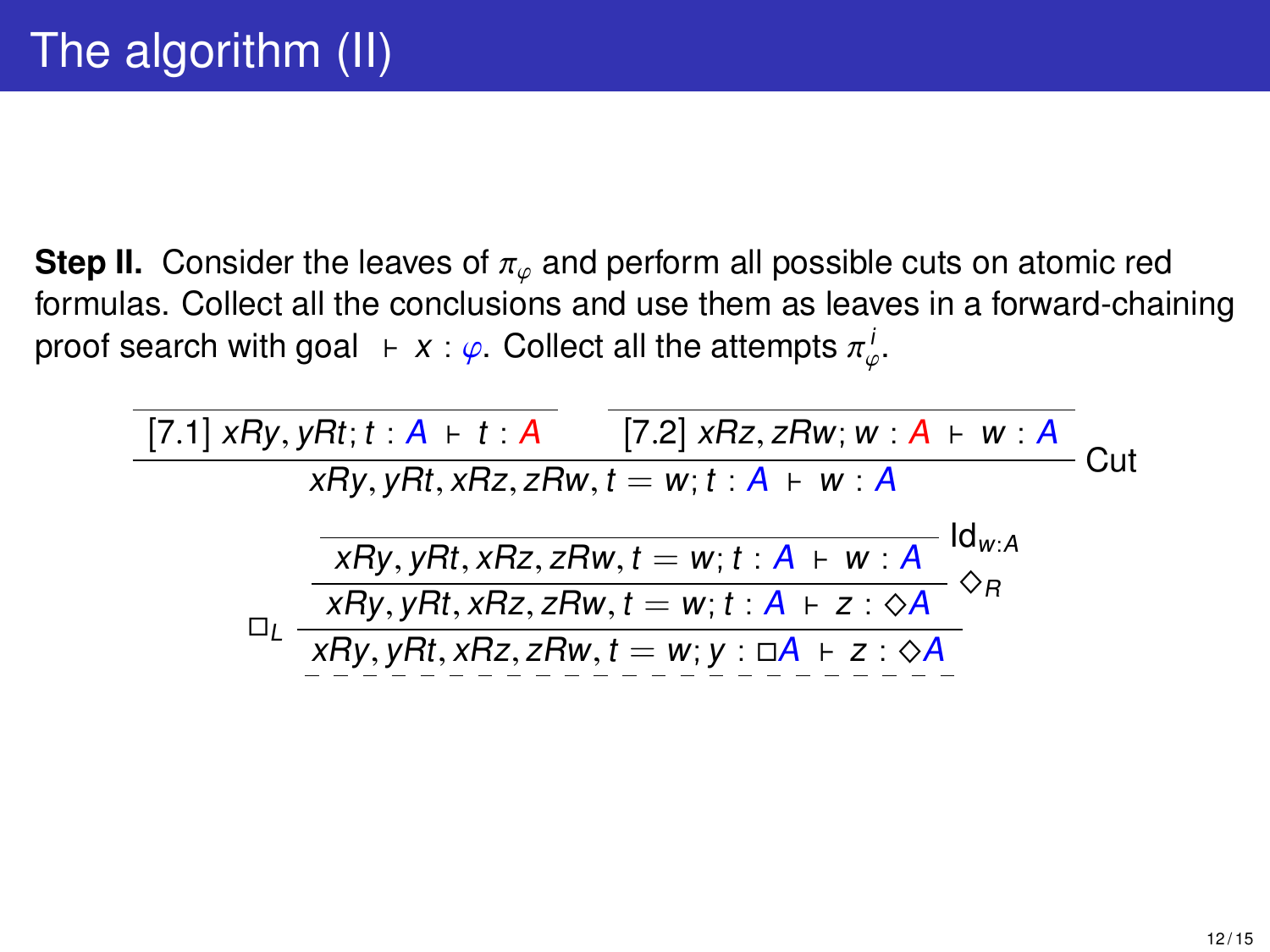**Step III.** Consider  $\vdash x : \varphi$  and derive it using a backward-chaining proof search until you reach a sequent containing only the maximal PIA nodes.

$$
\diamond_L \frac{\overline{XRz}, \overline{xRy}; y : \overline{uA} + \overline{z} : \overline{\diamond A}}{\underline{XRz}; x : \diamond \overline{uA} + \overline{z} : \diamond A}_{\overline{X} : \diamond \overline{uA} + \overline{x} : \overline{u\diamond A}}}_{\overline{X} : \diamond \overline{uA} + \overline{x} : \overline{u\diamond A}} \square_R
$$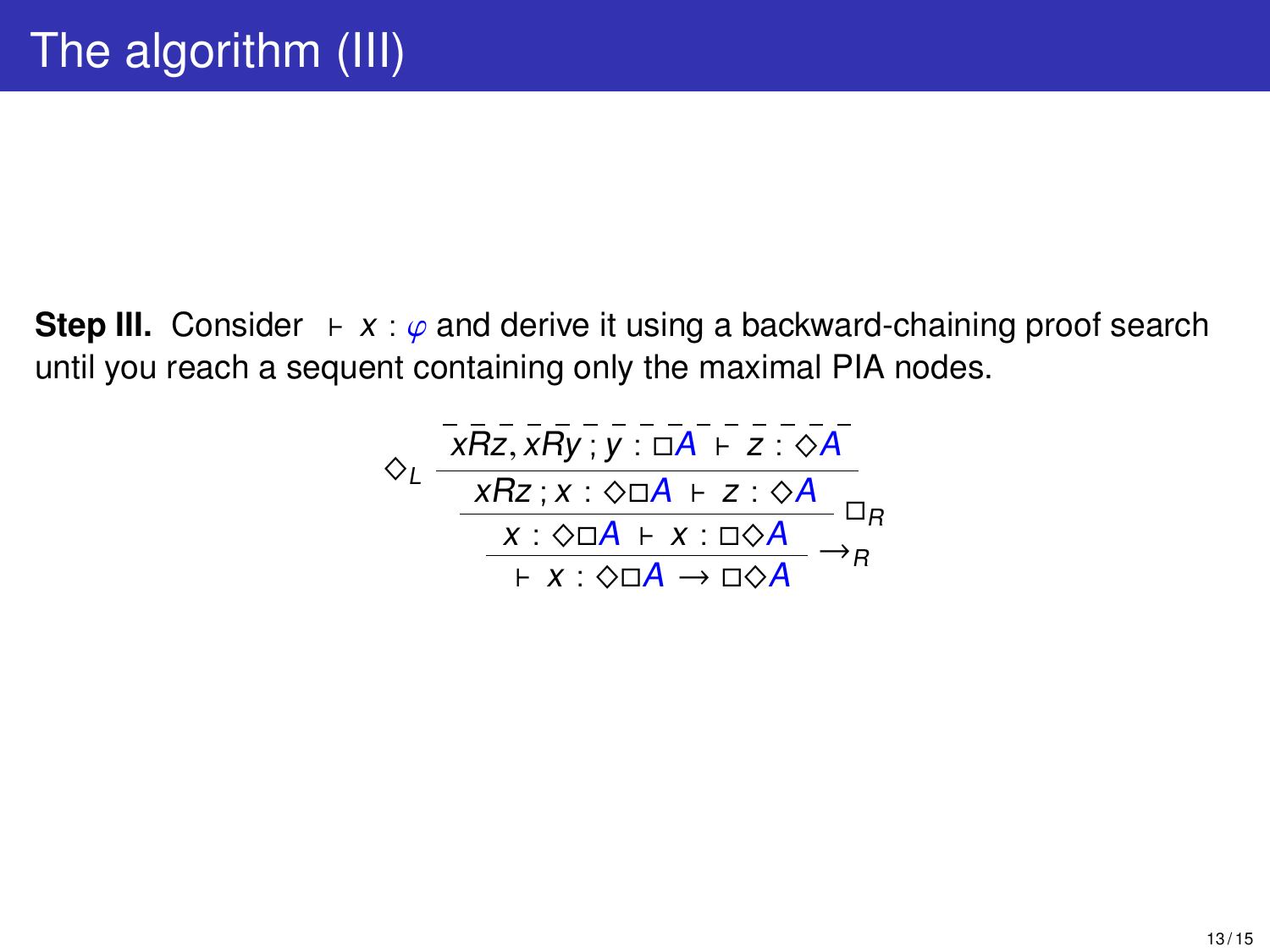**Step IV.** Merge each  $\pi^i_\varphi$  with the lower portion of the proof.

$$
\frac{xRy, yRt, xRz, zRw, t = w; t : A + w : A \mid d_{w:A}
$$
\n
$$
\Box_L \frac{xRy, yRt, xRz, zRw, t = w; t : A + z : \diamond A}{xRy, yRt, xRz, zRw, t = w; y : \Box A + z : \diamond A}
$$
\n
$$
\text{Dir} \quad \frac{xRz, xRy; y : \Box A + z : \diamond A}{xRz, xRy; y : \Box A + z : \diamond A} \quad \frac{Rz; x : \diamond \Box A + z : \diamond A}{\bot Rz; x : \diamond \Box A + z : \triangle A} \quad \Box_R
$$
\n
$$
+ x : \diamond \Box A \rightarrow \Box \diamond A
$$

Dir  $\equiv \forall xyz (xRy \& xRz \Rightarrow \exists wt (yRt \& zRw \& t = w)) \equiv$ ≡ ∀xyz (xRy & xRz ⇒ ∃w (yRw & zRw))